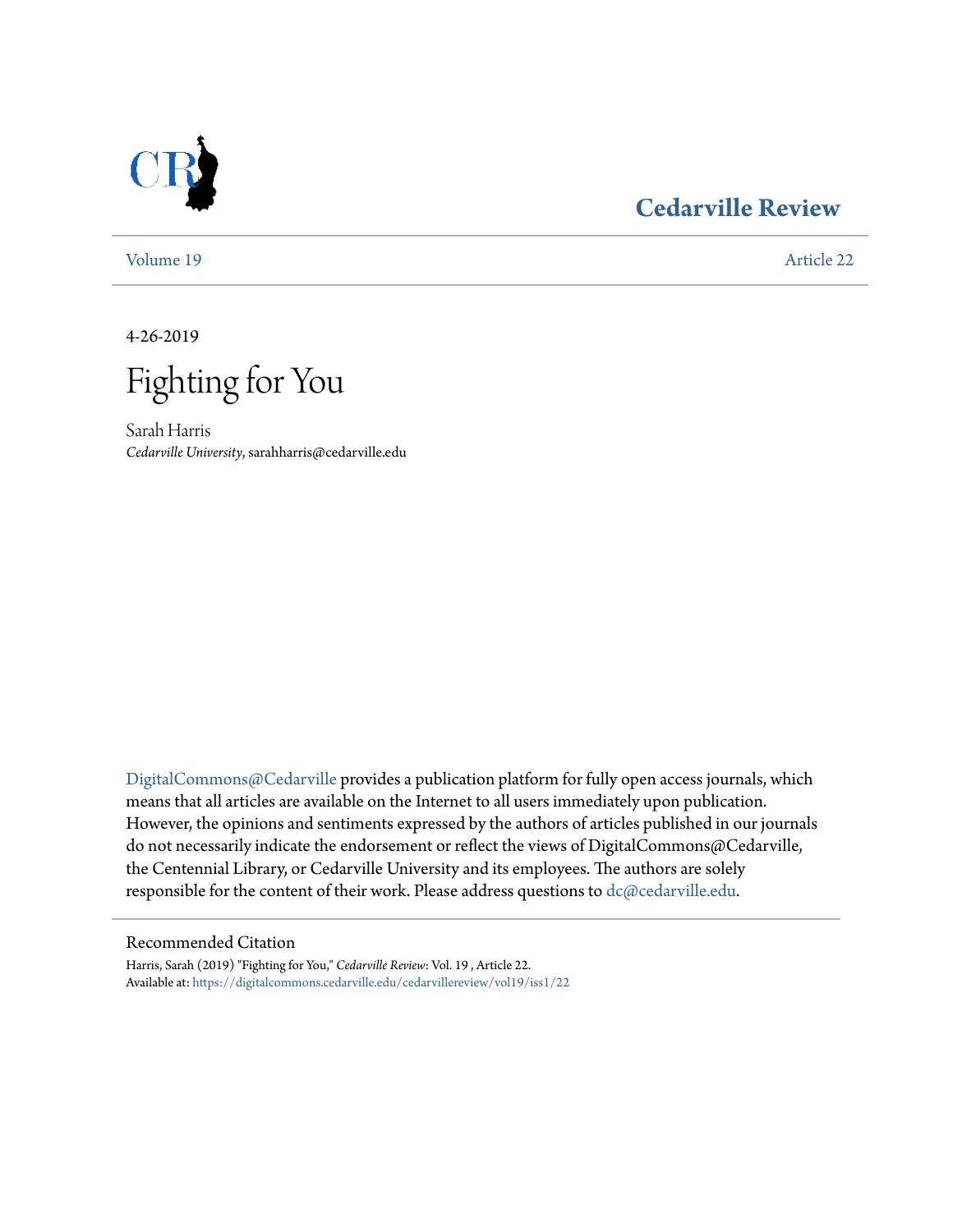## Fighting for You

Browse the contents of [this issue](https://digitalcommons.cedarville.edu/cedarvillereview/vol19/iss1) of *Cedarville Review*.

**Description (Optional)** 12 X 9 X 7 in. ea. Wood, Acrylic, Fabric

**Keywords** Cedarville, art, Sarah Harris

**Creative Commons License**  $\bigcirc$   $\circ$ 

This work is licensed under a [Creative Commons Attribution-Noncommercial-No Derivative Works 4.0](http://creativecommons.org/licenses/by-nc-nd/4.0/) [License.](http://creativecommons.org/licenses/by-nc-nd/4.0/)

## **About the Contributor (Optional)**

Sarah Harris is an international artist based in Cincinnati, OH, who has shown work in Bulgaria and the United States. She is currently working toward her BA in Studio Art with a minor in Graphic Design at Cedarville University. Sarah is pursuing a focus in sculptural and conceptual work. Her work primarily focuses on worldview and addresses what it means to be human. Her latest work focuses on the dichotomy between comfort and vulnerability and challenges where one places their identity. Sarah will be graduating with her bachelor's degree in May 2020.

Follow this and additional works at: [https://digitalcommons.cedarville.edu/cedarvillereview](https://digitalcommons.cedarville.edu/cedarvillereview?utm_source=digitalcommons.cedarville.edu%2Fcedarvillereview%2Fvol19%2Fiss1%2F22&utm_medium=PDF&utm_campaign=PDFCoverPages)

Part of the [Art and Design Commons](http://network.bepress.com/hgg/discipline/1049?utm_source=digitalcommons.cedarville.edu%2Fcedarvillereview%2Fvol19%2Fiss1%2F22&utm_medium=PDF&utm_campaign=PDFCoverPages)